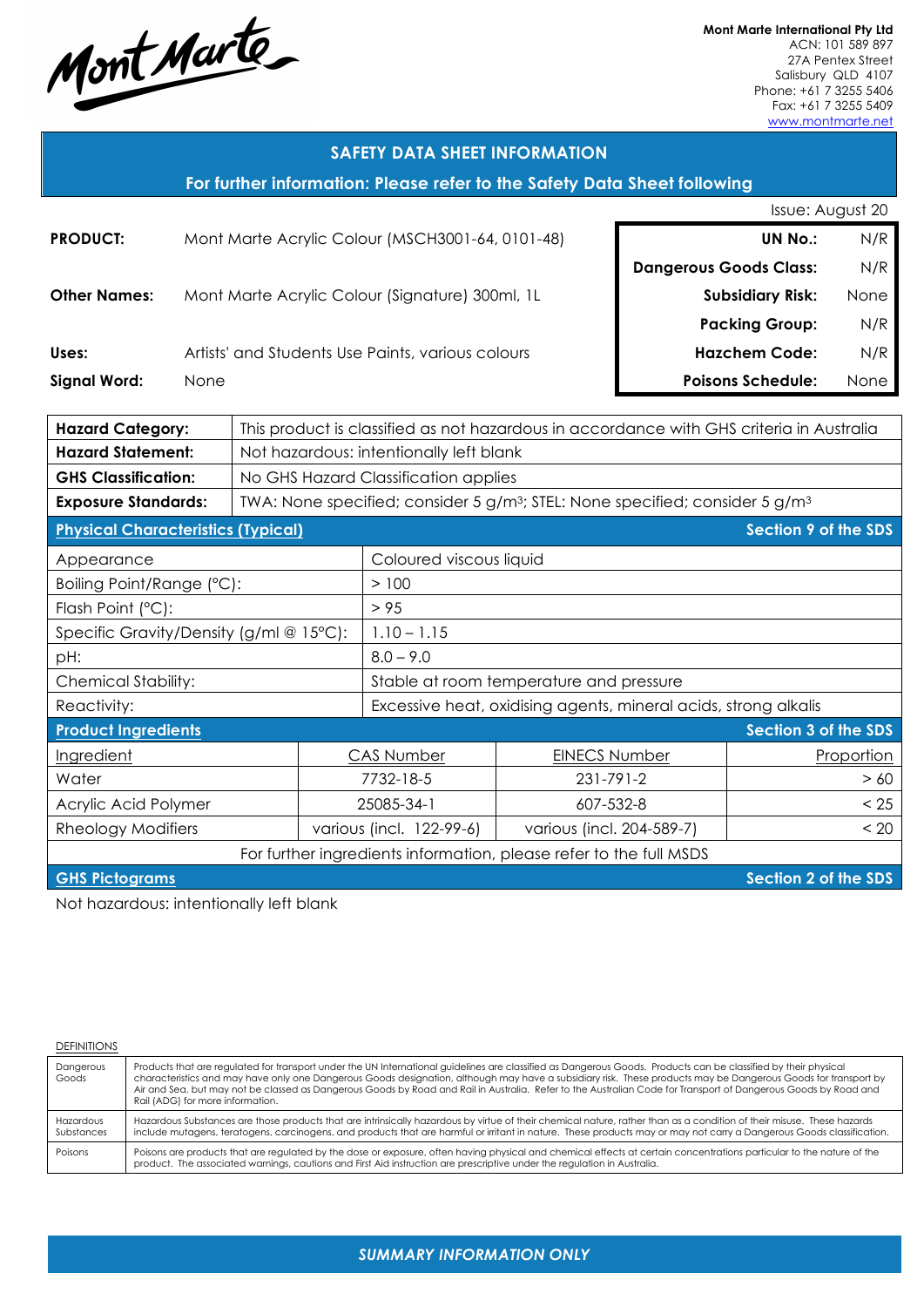

## *1. IDENTIFICATION*

| Mont Marte Acrylic Colour (MSCH3001-64, 0101-48)  |
|---------------------------------------------------|
| Mont Marte Acrylic Colour (Signature) 300ml, 1L   |
| Artists' and students media paints                |
| <b>Mixtures</b>                                   |
| Artists' and Students Use Paints, various colours |
| Mont Marte International Pty Ltd.                 |
| 101 589 897                                       |
| PO BOX 303, SALISBURY QLD 4107                    |
| +61 7 3255 5406                                   |
| +61 7 3255 5409                                   |
| <b>CHEMCALL®: 1800 127 406</b>                    |
| www.montmarte.net                                 |
|                                                   |

## *2. HAZARDS IDENTIFICATION*

#### **Hazard Category**

This product is classified as not hazardous in accordance with GHS criteria in Australia

#### **GHS Classification**

No GHS Hazard Classification applies

#### **GHS Pictograms**

Not hazardous: intentionally left blank

#### **Hazard Statement**

Not hazardous: intentionally left blank

#### **Hazard Statements**

Not hazardous: intentionally left blank

#### **Precautionary Statements**

Not hazardous: intentionally left blank

#### **Dangerous Goods Classification** N/R

**Poisons Schedule** None

#### **Signal Word** None

| 3. COMPOSITION: Information on Ingredients |                          |                           |                    |  |  |
|--------------------------------------------|--------------------------|---------------------------|--------------------|--|--|
| <b>Chemical Ingredient</b>                 | <b>CAS Number</b>        | <b>EC Number</b>          | Proportion (% v/v) |  |  |
| Water                                      | 7732-18-5                | $231 - 791 - 2$           | > 60               |  |  |
| Acrylic Acid Polymer                       | 25085-34-1               | 607-532-8                 | < 25               |  |  |
| <b>Rheology Modifiers</b>                  | various (incl. 122-99-6) | various (incl. 204-589-7) | < 20               |  |  |
| Inorganic Pigments                         | various                  | various                   | < 15               |  |  |
| Organic Pigments                           | various                  | various                   | < 10               |  |  |
| pH modifiers                               | various                  | various                   | < 0.002            |  |  |
| Preservative (isothiazolinone)             | 4299-07-4                | 420-590-7                 | $<$ 10 ppm         |  |  |

## *4. FIRST AID MEASURES*

## **For advice, contact Poisons Information Centre (Phone Australia: 13 1126) or a doctor.**

#### **Ingestion**

If swallowed, give water to drink. If patient feels unwell, seek medical advice.

## **Eye Contact**

Flush eyes with large amounts of water until irritation subsides. If irritation persists, seek medical advice.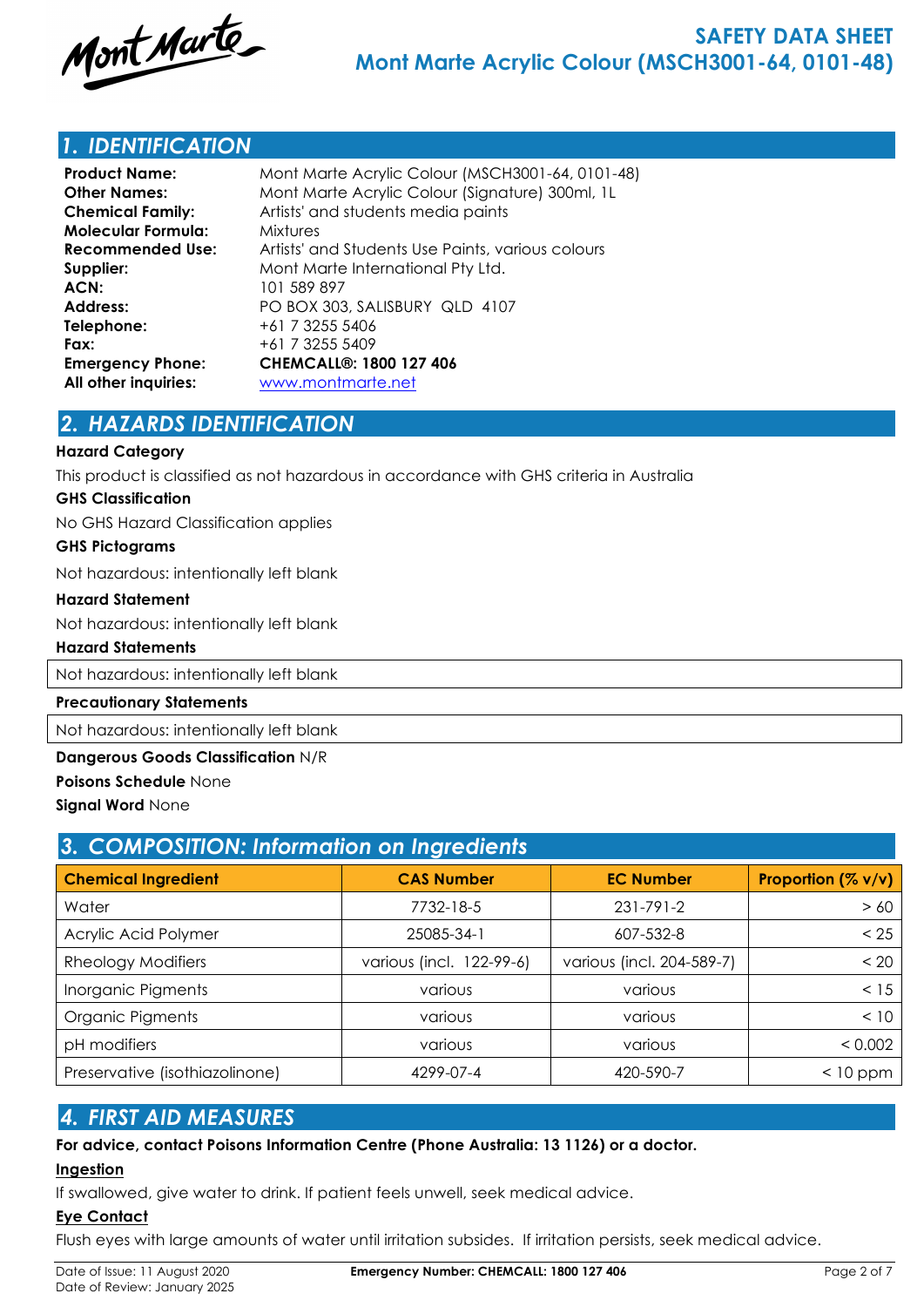

## **Skin Contact**

Wash off skin with soap and cold water. If irritation or other symptoms develop, seek medical advice.

## **Inhalation**

If exposed, remove to fresh air and keep at rest. If unwell, seek medical advice.

## **First Aid Facilities**

Access to clean, cold water.

### **Medical Attention**

Treat according to symptoms. There are no narcotic effects with this product.

## *5. FIRE FIGHTING MEASURES*

This product is unlikely to pose a combustion risk, nor provide a significant 'fuel' hazard. If possible, segregate the product from the source of the fire, if safe to do so. Allow trained personnel to attend a fire in progress providing fire fighters with this Safety Data Sheet. Prevent extinguishing media from escaping to drains and waterways.

#### **Suitable Extinguishing Media**

(For large volume fires.) Alcohol resistant foam, water spray or fine spray mist.

#### **Hazards from combustion products**

Carbon monoxide, carbon dioxide, and other organic material

#### **Precautions for fire fighters and special protective equipment**

Fully self-contained breathing apparatus

#### **Hazchem Code**

N/R

# *6. ACCIDENTAL RELEASE MEASURES*

## **Emergency Procedures**

This product is supplied in small quantities; however, if stored with large quantities of similar packaged product, consider the following action:

- Prevent product from escaping to drains and waterways;
- Contain leaking packaging in a suitable receptacle;
- Prevent vapours or fumes from building up in confined areas;
- Ensure that drain valves are closed at all times (in case of use with fire fighting liquid/foam); and
- Clean up and report spills immediately.

## *7. HANDLING AND STORAGE*

## **Precautions for Safe Handling**

This product is unlikely to present a fire or explosion risk. Under extreme temperatures, this product may burn and decompose, but is unlikely to be a significant fuel source. Vapours in extreme temperatures may be irritating, but are unlikely to pose a significant health risk. Product quantities are usually held as not more than approx. 5 kg.

## **Conditions for Safe Storage**

Store in a cool, dry place away from direct sunlight. Protect containers from physical damage and check regularly for leaks. Avoid release to the environment, store in bunded areas and ensure exit drains are closed.

#### **Incompatible Materials**

None established

## *8. EXPOSURE CONTROLS: PERSONAL PROTECTION*

## **National Exposure Standards**

The time weighted average concentration (TWA) for this product is: None specified; consider 5 g/m<sup>3</sup>, which means the highest allowable exposure concentration in an eight-hour day for a five-day working week. The short term exposure limit (STEL) is: None specified; consider 5 g/m3, which is the maximum allowable exposure concentration at any time. Replacing a TWA or STEL value for some products is a Peak Limitation value (Peak):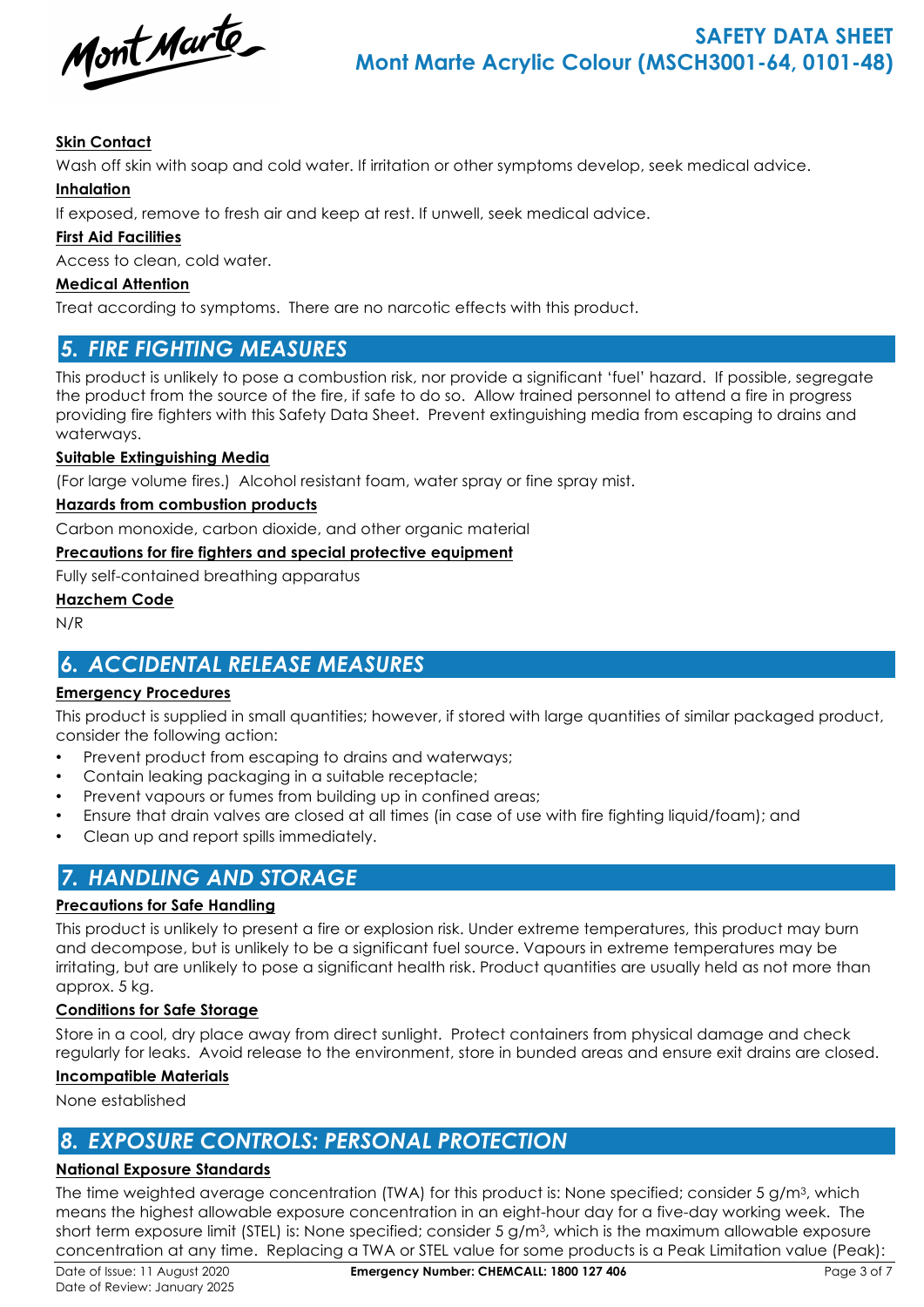

None applies in this case. In addition to the exposure concentrations may be a subsidiary caution in such cases where the product is a skin sensitiser, represented as (Sen), where None applies in this case.

#### **Biological Limit Values (BLV)**

No data available

#### **Engineering Controls: Ventilation**

The use of local exhaust ventilation is not essential to control process emissions near the source. Laboratory samples can be handled in a fume hood, but are safely managed at open benches. Consider mechanical ventilation of confined spaces. Explosion proof equipment is not required when handling this product.

It is recommended that standard industrial hygiene practices are employed when using this product, e.g. it is recommended to wash hands after using this product, before eating, drinking, or smoking.

#### **Personal Protective Equipment**

**Respiratory Protection:** It is unlikely that vapour concentrations in air may approach or exceed the limits described in the National Exposure Standards; however, it is recommended to use a half-face filter mask to protect from overexposure by inhalation. A type 'A' filter material is considered suitable for this product.

**Eye Protection:** Consider the use of safety glasses when handling this product, as standard industrial hygiene practice; protective eye wear is not essential when using this product.

**Skin/Body Protection:** There is no essential recommended outer-wear required when handling this product. For further information on skin protection, refer to Section 11: Skin Contact effects.

| <u>7. PHISICAL AND CHEMICAL PROPERTIES</u> |                          |                         |  |  |  |
|--------------------------------------------|--------------------------|-------------------------|--|--|--|
| <b>Property</b>                            | Unit of measurement      | <b>Typical Value</b>    |  |  |  |
| Appearance                                 | None                     | Coloured viscous liquid |  |  |  |
| <b>Boiling Point/Range</b>                 | $\rm ^{\circ}C$          | >100                    |  |  |  |
| Flash Point                                | $\rm ^{\circ}C$          | > 95                    |  |  |  |
| $SG/Density$ (@ 15°C)                      | g/ml; kgm-3              | $1.10 - 1.15$           |  |  |  |
| Vapour Pressure @ 20°C                     | kPa                      | No data available       |  |  |  |
| Vapour Density @ 20°C                      | $g$ /ml; kgm $-3$        | No data available       |  |  |  |
| Autoignition Temperature                   | $\rm ^{\circ}C$          | No data available       |  |  |  |
| Explosive Limits in Air                    | % vol/vol                | No data available       |  |  |  |
| Viscosity @ 20°C                           | cPs, mPas                | 1000                    |  |  |  |
| Percent volatiles                          | % vol/vol                | > 70                    |  |  |  |
| Acidity/alkalinity as pH                   | None                     | $8.0 - 9.0$             |  |  |  |
| Solubility in Water                        | g/l                      | Miscible                |  |  |  |
| Other solvents                             | $\overline{\phantom{a}}$ | <b>Alcohols</b>         |  |  |  |

The values listed are indicative of this product's physical and chemical properties. A Certificate of Analysis for each product batch can be made available on request.

## *10. STABILITY AND REACTIVITY*

## **Chemical stability**

Stable at room temperature and pressure

#### **Conditions to avoid**

Excessive heat, oxidising agents, mineral acids, strong alkalis

*9. PHYSICAL AND CHEMICAL PROPERTIES*

#### **Hazardous decomposition products**

Carbon monoxide, carbon dioxide, other complexes on incomplete burning or oxidation

#### **Hazardous reactions**

None established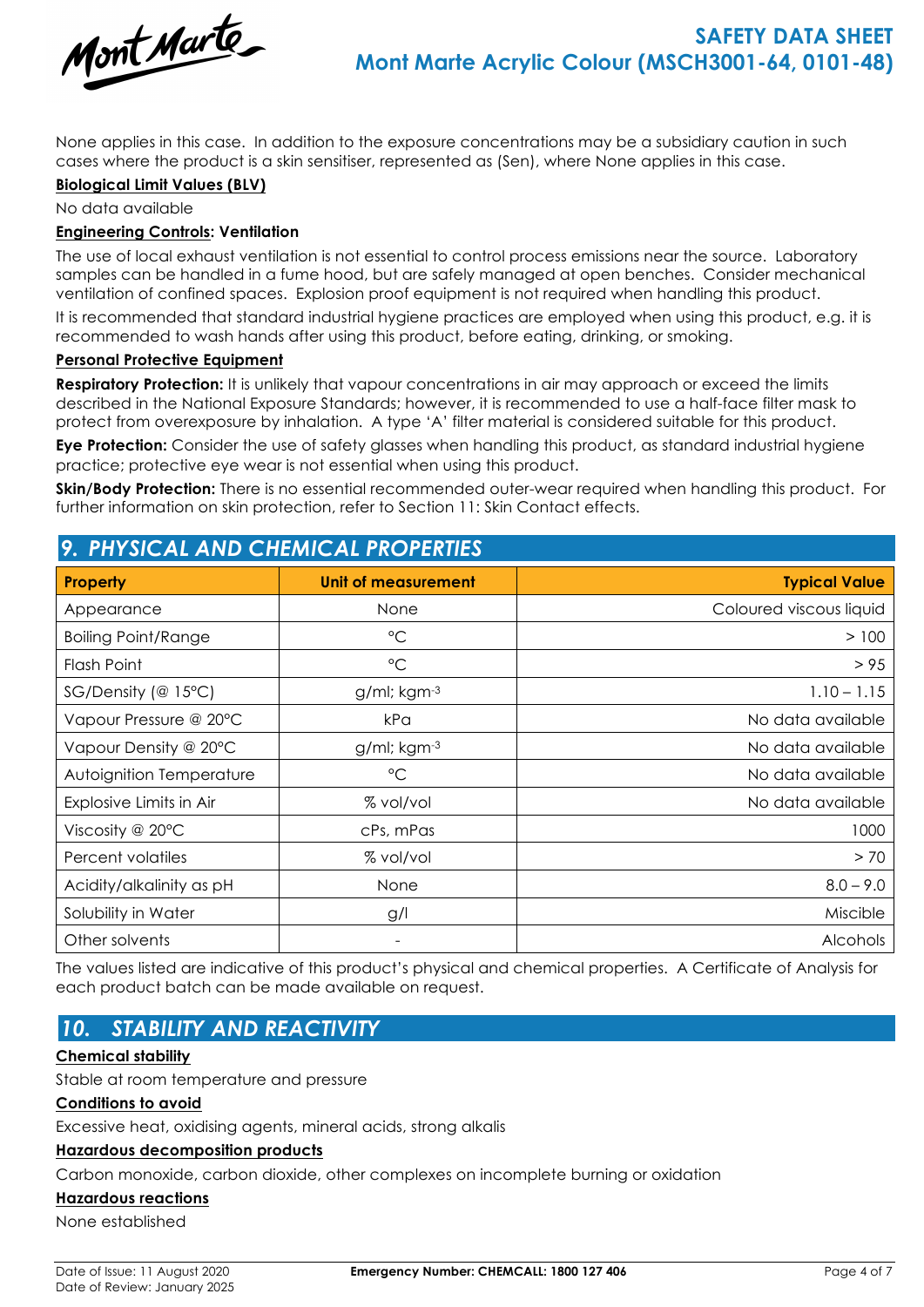Mont Marte

## **Hazardous polymerisation**

Will not occur

## *11. TOXICOLOGICAL INFORMATION*

## **Acute Effects**

#### **Ingestion**

This product is not considered to be toxic if ingested nor result in any narcotic effects. If intentionally misused the product may cause discomfort on swallowing, if consumed in a large quantity and may result in gastric disturbance.

## **Eye Contact**

This product is not considered toxic if in contact with eyes or eye tissue. As with any foreign material there may be some discomfort if eye contact occurs, which can be relieved with First Aid.

#### **Skin Contact**

Contact with this product may result in mild irritations evidenced by itchiness or dryness of the affected area. This product is not considered toxic or harmful via contact with skin.

#### **Inhalation**

This product does not produce vapours, or irritating fumes and is considered to have no effect via inhalation.

#### **Chronic Effects**

There are no known chronic effects associated with this product, and it is considered not to be toxic or harmful via standard routes of exposure.

#### **Other Health Effects Information**

Individuals with pre-existing skin or respiratory conditions, such as psoriasis or eczema, may be sensitive to this product.

## **Toxicological Information**

Oral LD50: No data available: consider > 2000 mg/kg Dermal LD50: No data available: consider > 2000 mg/kg

# *12. ECOLOGICAL INFORMATION*

## **Ecotoxicity**

## **Aquatic Toxicity:**

| Fish Toxicity LC <sub>50</sub> : | No data available; consider > 1000 mg/L |  |
|----------------------------------|-----------------------------------------|--|
| Daphnia Magna EC <sub>50</sub> : | No data available; consider > 1000 mg/L |  |
| Blue-green algae:                | No data available; consider > 1000 mg/L |  |
| Green algae:                     | No data available; consider > 1000 mg/L |  |

**Persistence/Biodegradability:** Elements of this product will persist (pigments and resins)

**Mobility:** This product (in large quantities) will be mobile on release to the environment, risking contamination of waterways, soils and grasslands

## *13. DISPOSAL CONSIDERATIONS*

## **Disposal Methods**

This product is not considered to pose an environmental threat when dry, and is safe for disposal to landfill. Our company does encourage recycling, and empty packaging is suitable for recycling, recovery or disposal through a suitably qualified or licensed contractor. Care should be taken to ensure compliance with national and local authorities in these instances.

## **Special Precautions**

Dry product is suitable for disposal by landfill; and, it is discouraged to dispose of these products via municipal sewers, drains, natural streams or rivers. Wet product and packaging should be treated and disposed through chemical waste treatment, or considered for use in recycling.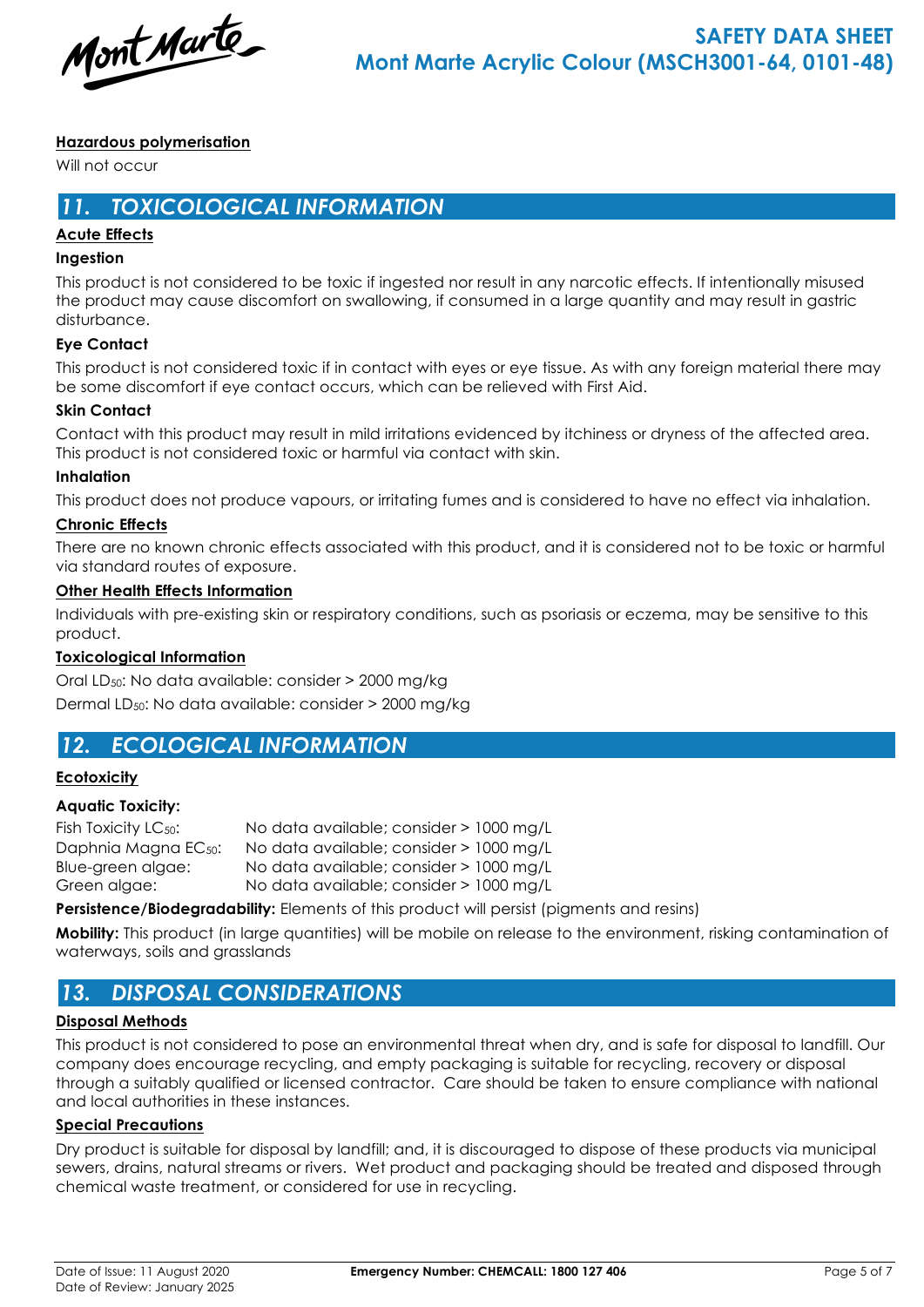

## *14. TRANSPORT INFORMATION*

| <b>Road and Rail Transport</b>        |                                   |                                       | <b>Marine Transport</b>           | <b>Air Transport</b>                  |                                   |  |
|---------------------------------------|-----------------------------------|---------------------------------------|-----------------------------------|---------------------------------------|-----------------------------------|--|
| UN No.                                | N/R                               | UN No.                                | N/R                               | UN No.                                | N/R                               |  |
| <b>Proper Shipping</b><br><b>Name</b> | Paint, paint related<br>materials | <b>Proper Shipping</b><br><b>Name</b> | Paint, paint related<br>materials | <b>Proper Shipping</b><br><b>Name</b> | Paint, paint related<br>materials |  |
| <b>DG Class</b>                       | N/R                               | <b>DG Class</b>                       | N/R                               | <b>DG Class</b>                       | N/R                               |  |
| Sub. Risk                             | <b>None</b>                       | Sub. Risk                             | None                              | Sub. Risk                             | None                              |  |
| <b>Packing Group</b>                  | N/R                               | <b>Packing Group</b>                  | N/R                               | <b>Packing Group</b>                  | N/R                               |  |
| <b>Hazchem</b>                        | N/R                               | <b>Hazchem</b>                        | N/R                               | Hazchem                               | N/R                               |  |

#### **Dangerous Goods Segregation**

This product is not regulated for transport by Road and Rail.

## *15. REGULATORY INFORMATION*

**Country/Region:** Australia **Inventory:** AICS **Status:** Listed **Poisons Schedule:** None

## *16. OTHER INFORMATION*

**Reasons for Issue:** New product; amalgamated supplier and regulatory updates in all sections

## **Abbreviations:**

AICS: Australian Inventory of Chemical Substances ATE: Acute Toxicity Estimate CAS Number: Chemical Abstracts Number GHS: Globally Harmonised System IARC: International Agency for Research on Cancer IUCLID: International Uniform Chemical Information Database PPE: Personal Protective Equipment EC: European Chemical identification number EINECS: European Inventory of Existing Chemical Substances LoW: List of Wastes LC<sub>50</sub>: Lethal Concentration to 50% of sample population LD50: Lethal Dose to 50% of sample population N/R: Non-regulated N/A: Not applicable PEC: Predicted Effect Concentration PNEC: Predicted Non-effect Concentration REACH: Registration, Evaluation, Authorisation and Restriction of Chemicals Regulation (EC) No 1907/2006 UN: United Nations